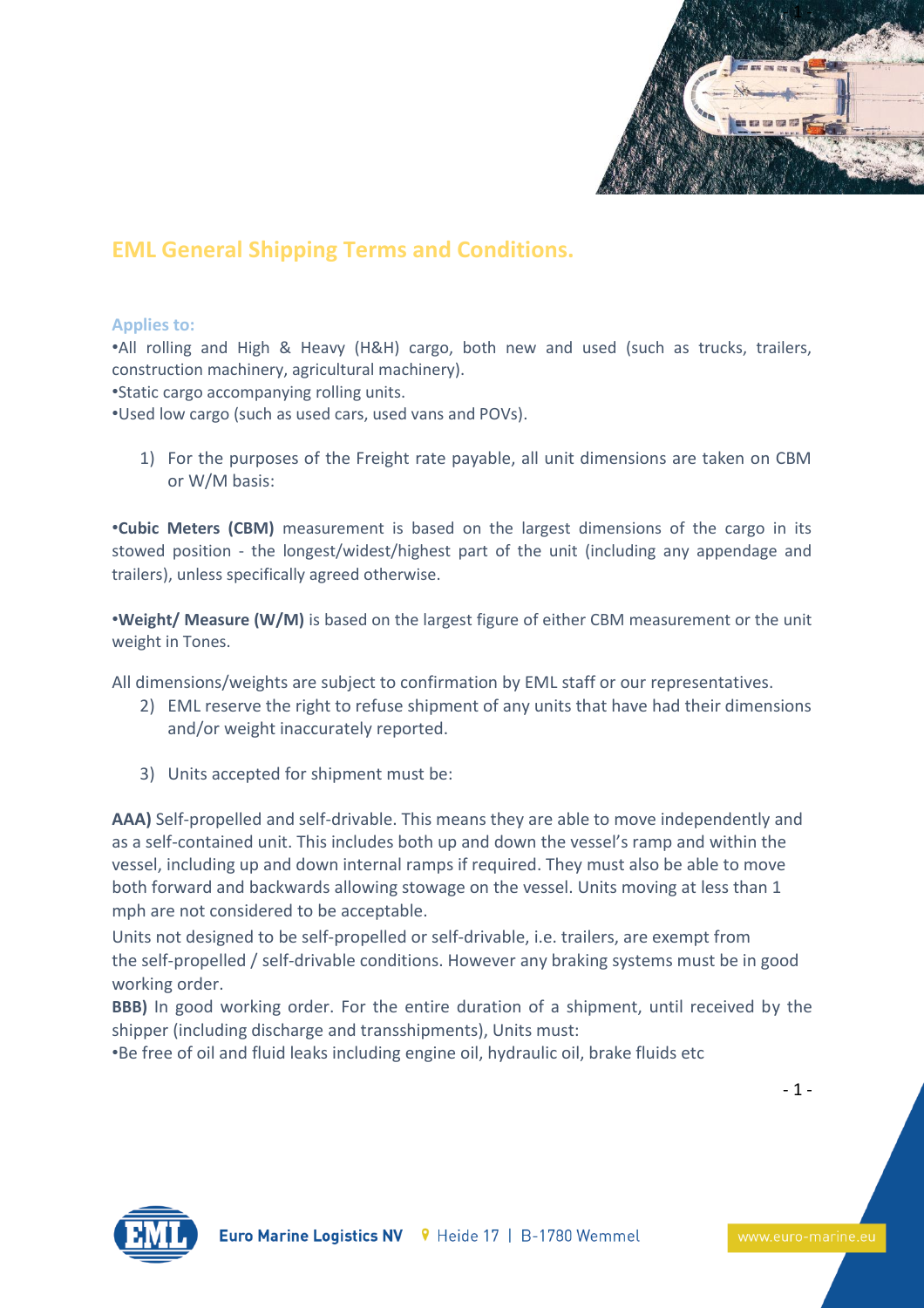

•Be capable of starting without outside assistance. •Have working and adequate brakes. •Have operational steering.

In the event of a unit not meeting these conditions, EML reserve the right to refuse shipment of the unit. EML staff, or our representatives, have the final decision if a unit can be shipped.

In the event a unit fails to meet the above conditions, during transshipment or during discharge, EML reserve the right to order 3rd party assistance to allow the discharge of the unit at the shipper's cost and risk of damage to the unit. If a non-working unit cannot be made workable during the normal discharge period of the vessel, EML reserves the right to sail with the unit still on board. In such a scenario the shipper is responsible to ensure the unit can be made workable and safe to discharge at the next port of discharge. Furthermore the shipper is responsible for all costs involved with fixing the unit, extra discharge costs and transport back to the original port of discharge. If any unit is seen or suspected as a fire risk either prior to during loading EML have the right to discharge the unit immediately (at POL) and refuse shipment. All costs subsequently incurred will be for the account of the shipper.

- 4) We recommend that written operational instructions for the unit are placed close to the driving position, to ensure correct operation by the stevedores. Such instructions may include information on the location of battery isolation switches and contact details for obtaining technical, handling or repair advice.
- 5) The vehicles must be free of any personal effects, spare parts, used tyres or other undeclared/un-manifested items within them. Vehicles may be rejected if such items are present.
- 6) No towed items are acceptable unless previously agreed. This includes trailers, boats, non-running rolling units etc.
- 7) Fuel tank's should be 10 to 25% full. Full fuel tanks increase the extent of damage in the unlikely event of a hold fire. However, vehicles running out of fuel are no longer selfpropelled and re-fuelling is also a fire risk. Vehicles not meeting these guidelines will be rejected for shipment, or if already loaded, then the shipper becomes liable for all costs incurred to discharge the unit. Used cargo propelled by LPG cannot be shipped due to safety issues.
- 8) Every rolling and every static unit should be labeled clearly to prevent short shipment or over landing. Each individual label should state the chassis number, port of loading, transshipment port (if applicable), final port of discharge, vessel name and the weight of the unit.